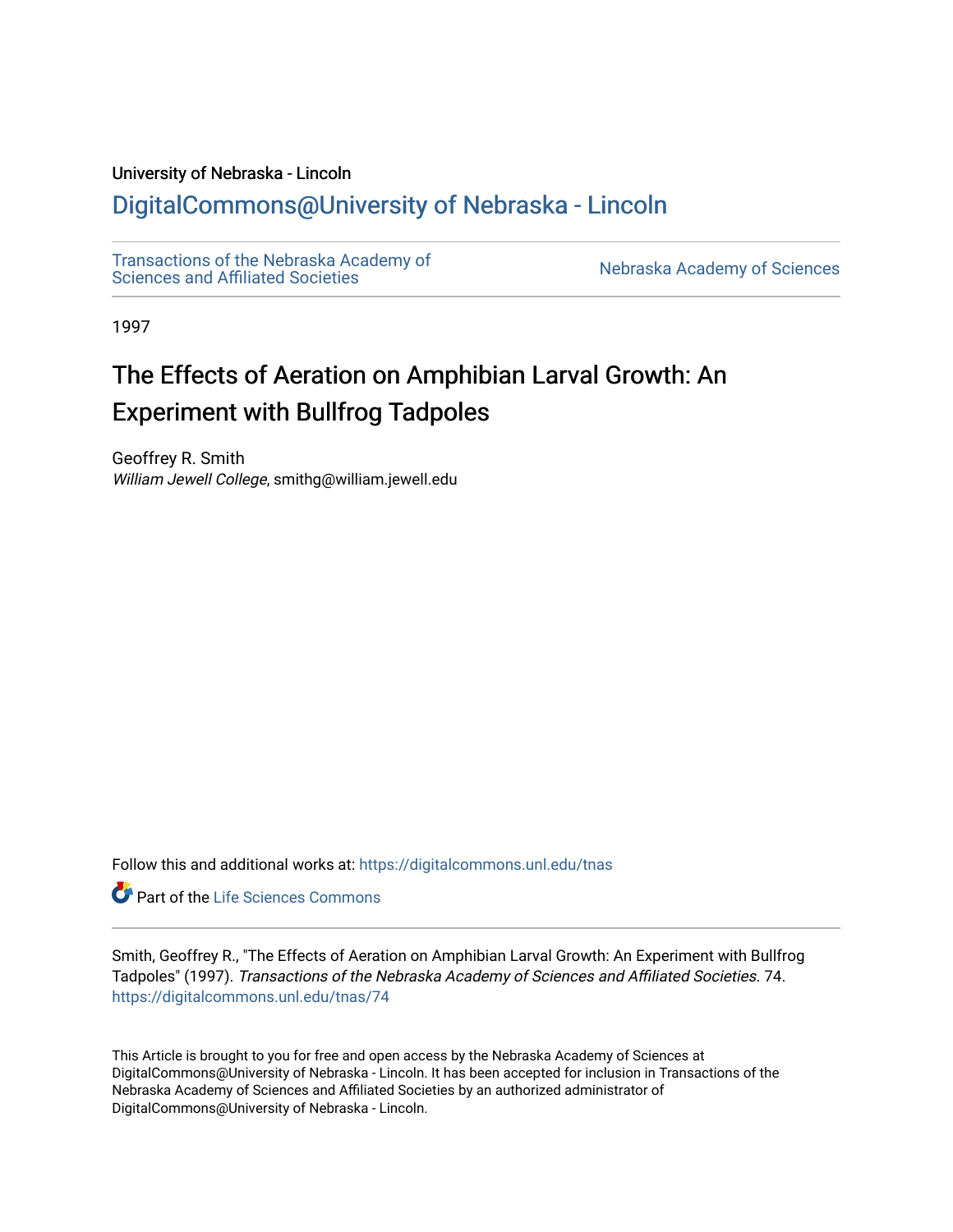#### **THE EFFECTS OF AERATION ON AMPHIBIAN LARVAL GROWTH:**

# AN **EXPERIMENT WITH BULLFROG TADPOLES**

**Geoffrey R. Smith** 

Department of Biology William Jewell College Liberty, Missouri 64068

#### *ABSTRACT*

I conducted an experiment to assess the effects of aeration on the growth of bullfrog tadpoles *(Rana catesbeiana).*  Tadpoles in the non-aerated treatment grew slower than tadpoles in the aerated treatment. Tadpoles in the nonaerated treatment were observed at the water's surface more often and on food resources less often than tadpoles in the aerated treatment. Oxygen concentrations in natural aquatic habitats varied greatly (encompassing the range of the experimental treatments), suggesting the results of this study may be applicable to natural situations. The results suggest oxygen content (and/or disturbance) of aquatic habitats may influence the distribution and success of *Rana catesbeiana.* 

# t t t

The oxygen concentration of aquatic habitats may affect the distribution and abundance of amphibians, particularly through its potential influence on the embryonic and larval stages. The embryonic and larval stages may be particularly susceptible to the effects of oxygen concentration because they are often dependent on diffusion to obtain the oxygen necessary for respiration (Burggren and Just 1992). Several studies suggest that oxygen concentrations are important in embryonic respiration and development (see Seymour and Bradford 1995 for review), however little work has been done on the effects of oxygen concentration on the larval stage, either in the laboratory or in the field. The few available results suggest that oxygen availability can alter physiological/metabolic costs and performance (Feder 1983a, Portner et al. 1991, Wassersug and Feder 1983), and some aspects of individual behavior (Dupré and Wood 1988, Wong and Booth 1994). In this paper, I report the results of a laboratory experiment on the effects of aeration on the growth of bullfrog tadpoles *(Rana catesbeiana* Shaw). In addition, I surveyed potential breeding ponds to determine natural oxygen concentrations.

# **MATERIALS AND METHODS**

A single clutch of eggs was collected from the reservoir pond at the Kellogg Biological Station's experimental pond complex, Kalamazoo County, Michigan, on 27 June 1995. Batches of eggs were placed into 12 containers filled with 1 L of pond water (to minimize stress to the eggs, no attempt was made to divide eggs equally among containers). Half of the containers were aerated using aquarium airstones and half the containers were not aerated. Containers were small enough that aeration caused the circulation of the entire water column. After hatching, larvae were maintained in the same containers for 11 d and were fed brine shrimp during this time. Approximately 75% of the water in each container was changed every morning. After 11 d, the number of tadpoles in each container was reduced to five individuals. Thereafter, water was changed every other morning, with feces and excess food removed at the same time. I fed the tadpoles algal fish food in excess (i.e., food remained in all containers after 12 h) every day. Excess food was removed after 12 h to prevent fouling of the water. Beginning 11 d after hatching, tadpoles were measured every 3 d for 15 d, and then weekly until the end of the experiment. I measured standard length (tip of snout to base of tail) to the nearest 0.001 cm using dial calipers. Survivorship was very high throughout the study (only 1 tadpole died 2 d into the experiment, giving a survivorship rate of98%). Throughout the study, I recorded the number of tadpoles in each container that were first seen (1) on the surface of the water (observations timed so that they were made at several time intervals after water changes  $\sim$  3–4 h), and (2) on the food on the bottom of the container. At the termination of the experiment, tadpoles were released into their natal pond.

Throughout the study I measured the oxygen content and temperature of the water using a YSI Model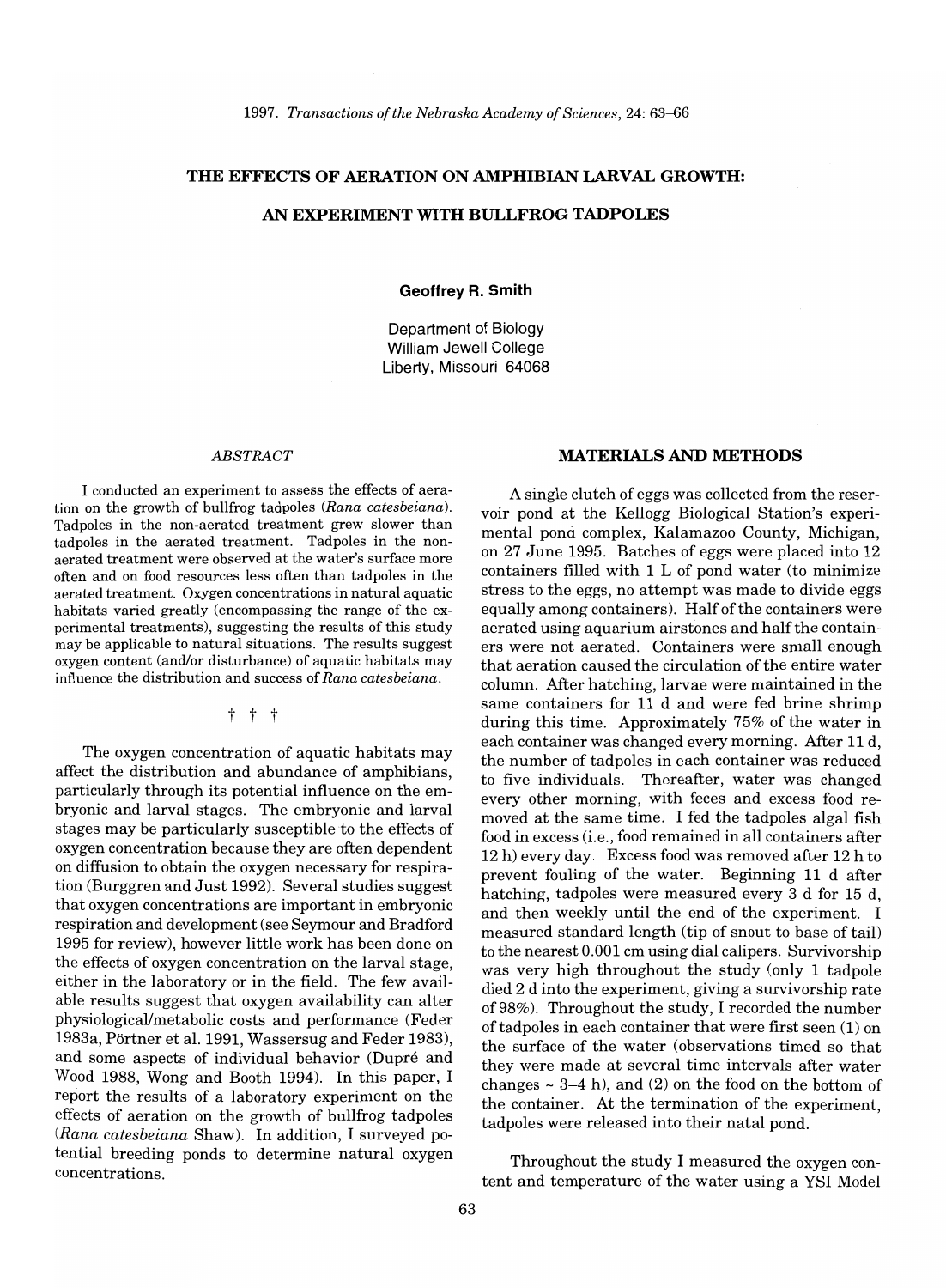58 dissolved oxygen meter (Yellow Springs Instruments, Yellow Springs, Ohio, USA). 1 also made similar measurements at natural breeding sites in the Kellogg Biological Station's experimental pond complex. These ponds were basically identical when constructed, but subsequent manipulations have caused them to have different levels of vegetation and organic detritus.

I used repeated measures analysis of variance with aeration as the between factor and time (day) as the within factor to compare treatment means for body size and behavioral measures over the course of the study. Oxygen content and temperature of treatments were compared using a series of *t*-tests with a corrected  $\alpha$ value of 0.006 *(0.05/8).* Means are given ± 1 SE.

### RESULTS

Individuals in the aerated containers grew faster than the individuals in the non-aerated containers (Fig. 1; Date by Treatment effect:  $F_{7,70} = 3.29, P = 0.004$ . Individuals in the non-aerated treatment groups tended to be seen on the surface much more often than individuals in the aerated treatment groups, but the difference decreased as the experiment progressed: 100% in non-aerated groups at surface at beginning decreased to 20% at the end, and virtually no individuals in aerated groups were at the surface throughout the entire study (Date by Treatment effect: *F32,320* = 11.82, *P* < 0.0001). Individuals in the non-aerated treatment groups also tended to be seen on the food on the bottom of the container less often than individuals in the aerated treatment groups, but again the difference decreased as the experiment progressed: 30% in aerated groups on food at beginning decreased to 10% at the end, and <10% of individuals in the non-aerated groups were on the food at any time during the experiment (Date by Treatment effect:  $F_{10,100} = 2.36, P = 0.015$ ).

On all days for which data were available, the aerated containers had significantly higher amounts of oxygen in the water (Table 1). Water temperature did not differ between treatments, except for one day on which the aerated treatments were slightly cooler, on average, than the non-aerated treatments (Table 1). Oxygen content varied among the natural breeding sites sampled (Fig. 2). The range of oxygen contents found in the experimental containers was within the range found in the natural ponds (Table 1; Fig. 2). Temperature did differ somewhat among sample sites  $(N = 21; \text{ range} = 21.9 - 26.9 \text{ C})$ . Oxygen content in the ponds increased with water temperature  $(N = 21, R^2 =$ 0.31,  $P = 0.01$ ;  $y = -16.45 + 0.82x$ .



Figure 1. Mean body size of bullfrog tadpoles (all containers) from non-aerated (open circles) and aerated (closed circles) treatments throughout the study. Bars are  $\pm$  1 SE, *N* is 6 for each point.

#### DISCUSSION

For many anuran larvae, the oxygen content of the water they live in can influence physiological as well as ecological performance. Increased aquatic hypoxia caused a decrease in' the stamina of three species of anurans, but access to air ameliorated the effects in one species *(Rana berlandieri)* (Wassersug and Feder 1983). In addition, anuran tadpoles may increase their heart rate or ventilation rate in hypoxic conditions (Feder 1983b, Feder and Wassersug 1984). Survivorship and

Table 1. Mean oxygen content (mg  $L^{-1}$ ) and temperature (C) of the aerated and non-aerated treatment groups. Means are given  $\pm$  1 SE, N = 6 in all cases. All of the mean oxygen contents are significantly different at the < 0.0001 level, whereas all of the mean temperatures are not significantly different at the corrected  $\alpha$ -level of 0.006, except for the August 17 means which are significantly different at the 0.001 level.

| Date                | <b>Treatment</b> | Oxygen                             | <b>Content Temperature</b>           |
|---------------------|------------------|------------------------------------|--------------------------------------|
| 3 Jul 1995          | Aerated          | $6.95 \pm 0.06$                    | $21.17 + 0.12$                       |
|                     | Non-aerated      | $5.53 \pm 0.12$                    | $22.30 \pm 0.14$                     |
| 21 Jul 1995         | Aerated          | $7.45 \pm 0.06$                    | $23.40 \pm 0.04$                     |
|                     | Non-aerated      | $4.88 + 0.21$                      | $23.45 + 0.03$                       |
| 24 Jul 1995         | Aerated          | $7.32 \pm 0.14$                    | $23.42 + 0.04$                       |
|                     | Non-aerated      | $4.67 + 0.08$                      | $23.55 \pm 0.04$                     |
| 17 Aug 1995 Aerated | Non-aerated      | $7.11 \pm 0.19$<br>$2.42 \pm 0.13$ | $23.97 \pm 0.02$<br>$24.15 \pm 0.03$ |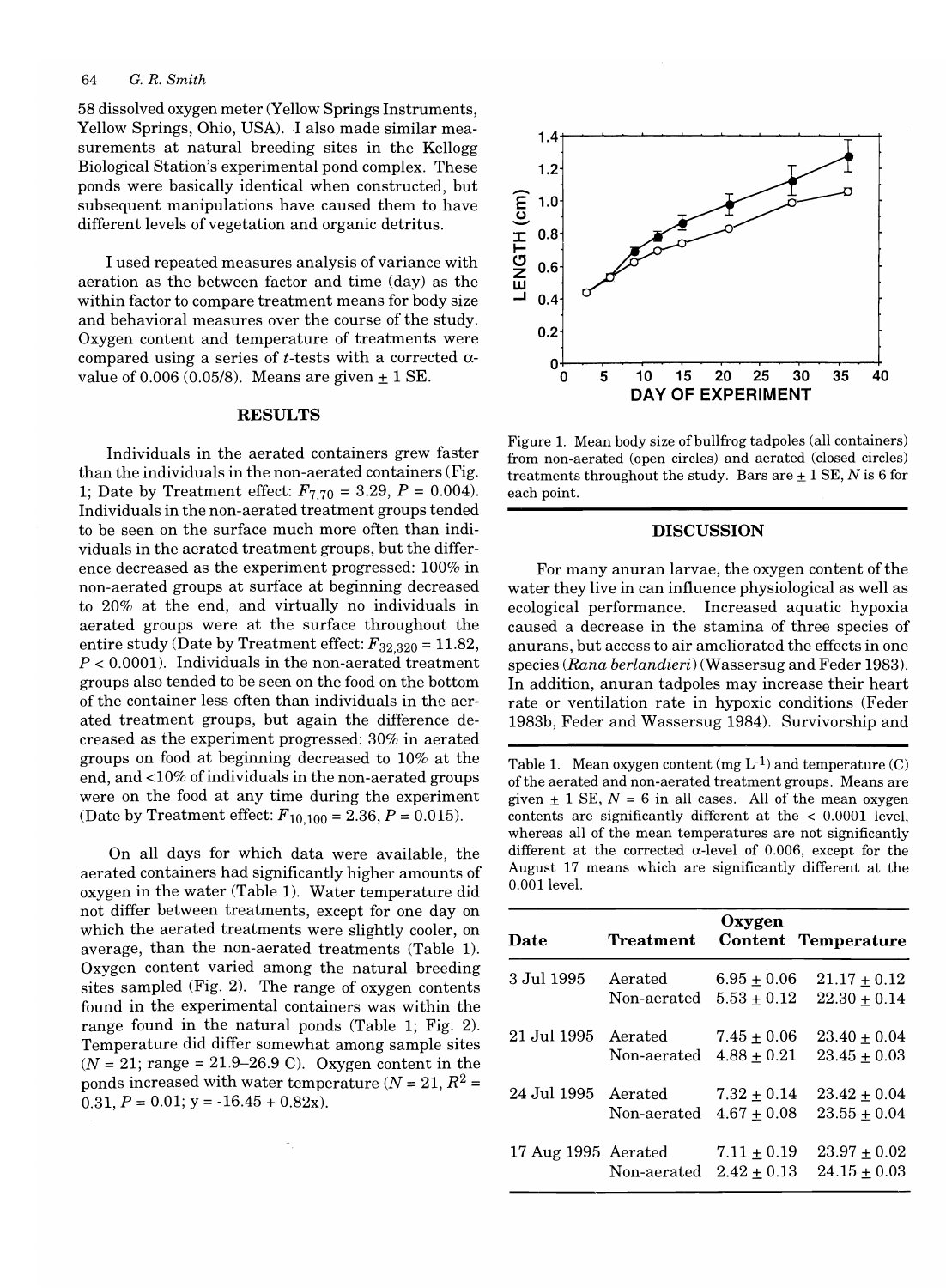

Figure 2. Oxygen concentrations of natural bullfrog breeding sites at the Kellogg Biological Station's experimental pond complex.

growth rates of larval *Ambystoma tigrinum* were highest in areas of high oxygen concentrations (Holomuzki 1986). In this study, I have shown that aeration increases the growth rate of bullfrog tadpoles.

The relationship between growth rate and water oxygen content may be expected to arise for at least two, non-mutually exclusive, causes. First, the physiological costs of breathing air or increased ventilation rates during gill respiration could result in decreased growth performance. In other words, the more energy the tadpoles spend on breathing, the less energy they can spend on growth. Alternatively, increased buccal ventilation may decrease feeding efficiency by interfering with the feeding function of the same surfaces (see Feder et al. 1984). For example, *Xenopus laeuis* tadpoles allowed to breathe air grew faster and metamorphosed faster than tadpoles not allowed to breathe air, probably because increased ventilation interfered with feeding, whereas lung breathing did not (Pronych and Wassersug 1994, Wassersug and Murphy 1987).

A second explanation may be that the necessity of breathing air results in behaviors that decrease the amount of time spent foraging. In this study, the proportion of tadpoles seen at the surface was greater in tadpoles from non-aerated containers than for tadpoles from aerated containers. Other tadpoles when exposed to water with low oxygen content also often exhibited increased surfacing behavior associated with aerial breathing (Wassersug and Seibert 1975, Wong and Booth 1994), and *Rana berlandieri* tadpoles increased their use of aerial breathing when oxygen content of the water was lowered (Feder 1983b). The time spent at the surface precludes time spent on the bottom feeding, as evidenced by the small proportion of tadpoles observed on the food resource in the non-aerated containers relative to in the aerated containers.

The oxygen content of the water used in the aerated and non-aerated treatments varied over the course of the experiment, but the aerated treatment was always higher than the non-aerated treatment, and fell within the range of natural variation. My results suggest that oxygen content may be a factor in determining the distribution of amphibians. Indeed, field observations and laboratory studies suggest aquatic amphibian distributions may be affected by environmental oxygen concentrations (Noland and Dltsch 1981, Dltsch and Duke 1990).

My experimental design did not allow for the effect of the aerated treatments to be solely accredited to the effect of oxygen content. Oxygen content is confounded with disturbance: the airstones and aeration constantly disturbed the aerated treatments, whereas there was no disturbance in the non-aerated treatments. However, the observations on tadpole behavior and casual observations of the tadpoles, suggest that the mechanics of aeration in this experiment had a minimal effect on the tadpoles (e.g., tadpoles were not thrown about in the water, nor did they appear to swim more often than in the non-aerated treatments). However, it is likely that the aeration disturbance was greater than the disturbance occurring in natural situations. Also, the effect observed here is the opposite of what might be expected: growth was higher in the more disturbed containers (aerated) than in the undisturbed containers (non-aerated). Thus, I feel the disturbance had little effect on the results of this study, however experiments in which oxygen enriched water is added rather than direct aeration would help resolve this issue.

In conclusion, oxygen content of aquatic habitats appears to be a particularly relevant environmental parameter for the ecology of anuran larvae and possibly all aquatic amphibian larvae. It has the potential to influence distributions, population dynamics, life histories, and community dynamics. Its influence may be especially important in anuran assemblages in which some of the species possess lungs (e.g., Ranids) and some of the species do not possess lungs (e.g., Bufonids).

#### **ACKNOWLEDGMENTS**

I thank J. Rettig and C. Koppen for assistance in maintaining the tadpoles, T. Smith for assistance with the field  $O_2$  measurements, and G. Mittelbach for permitting me access to the Pond Lab facilities at the Kellogg Biological Station. J. Rettig and anonymous reviewers provided helpful comments on the manuscript.